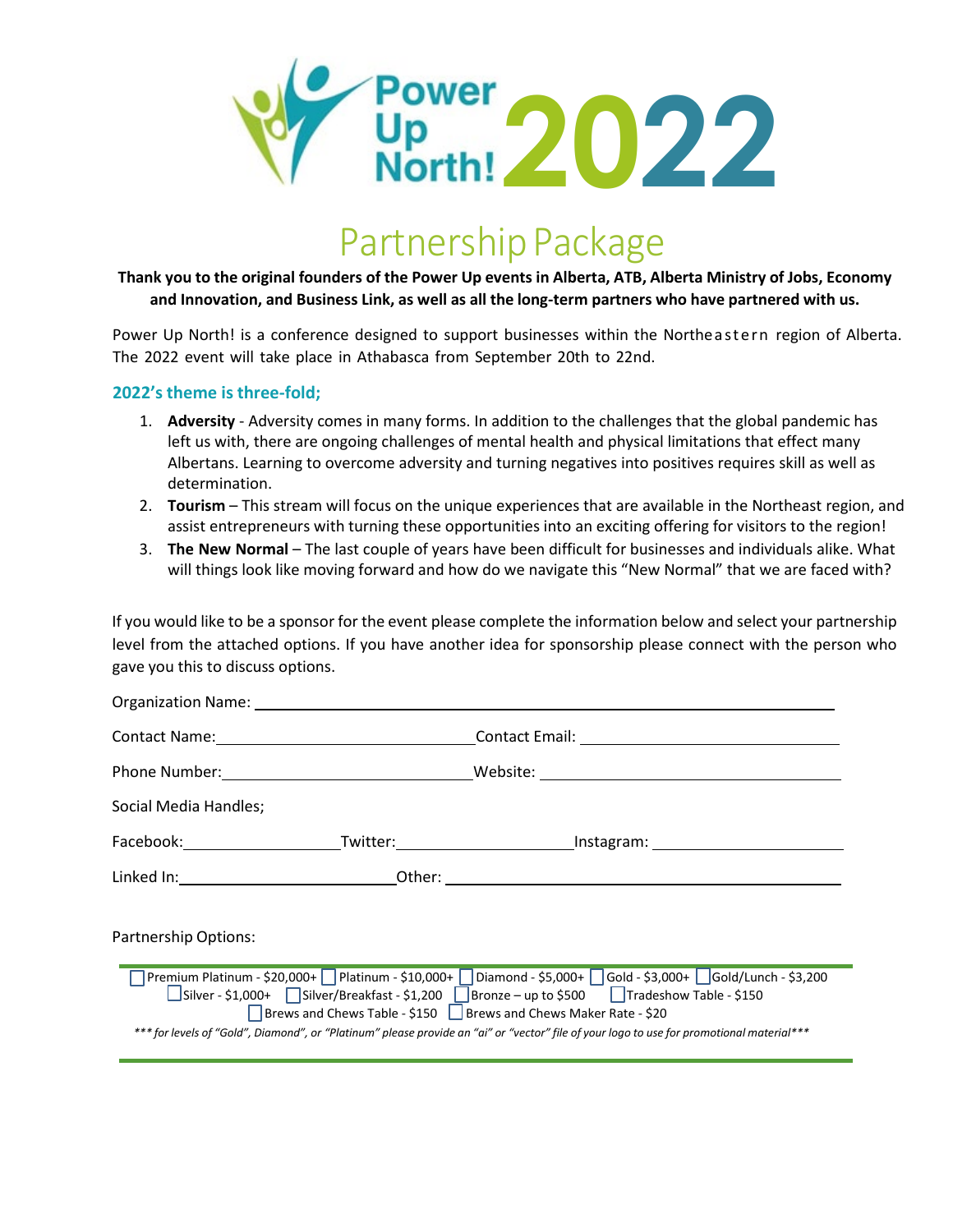

# Partnership Levels

# Bronze – Up to \$500

### **Benefits:**

- Gratitude and thanks at the opening and closing remarks.
- Name listed as a sponsor on the digital signage at the Brews and Chews, Breakfast, and Lunch.
- Thank you Certificate to display in your office.

### Silver – Up to  $$1,000$

#### **Benefits:**

- All the "Bronze" level benefits plus…
- Recognized as a sponsor in news releases and media interviews.
- Name listed on website.
- Sponsor Level recognized on printed event program.

# Breakfast Sponsor –\$1,200

#### **Benefits:**

- All the "Silver" level benefits plus...
- Recognition as the Breakfast sponsor during the meal.

# Gold – Up to \$3,000

#### **Benefits:**

- All the "Silver" level benefits plus...
- Logo on website and looped on a digital sign at the Brews and Chews, Breakfast, and Lunch, and "Resource Tradeshow".
- Free table at the "Resource Tradeshow".
- Logo on event posters.

# Lunch Sponsor – \$3,200

#### **Benefits:**

- All the "Gold" level benefits plus…
- Recognition as the Lunch sponsor during the meal.